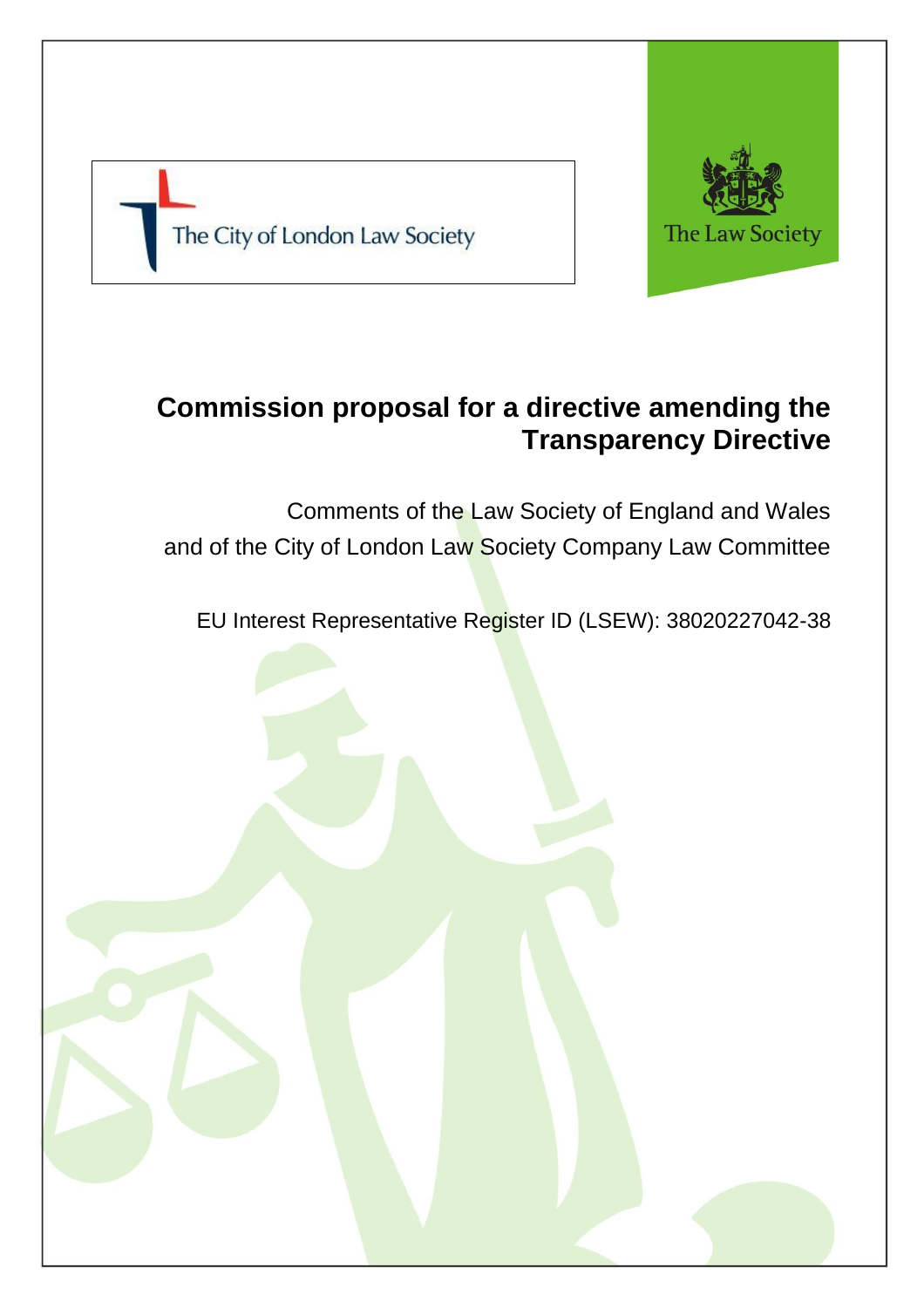# **Commission proposal for a directive amending the Transparency Directive**

### *Comments of the Law Society of England and Wales and the City of London Law Society Company Law Committee*

## **Introduction**

- 1. This response has been prepared on behalf of the Company Law Committee of the Law Society of England and Wales and the City of London Law Society Company Law Committee.
- 2. The Law Society of England and Wales is the representative body of over 120,000 solicitors in England and Wales. The Society negotiates on behalf of the profession and makes representations to regulators and Government in both the domestic and European arena. This response has been prepared on behalf of the Law Society by members of the Company Law Committee. The committee is made up of senior and specialist corporate lawyers.
- 3. The City of London Law Society (CLLS) represents approximately 13,000 City lawyers through individual and corporate membership including some of the largest international law firms in the world. These law firms advise a variety of clients from multinational companies and financial institutions to Government departments, often in relation to complex, multi jurisdictional legal issues. The CLLS responds to a variety of consultations on issues of importance to its members through its 17 specialist committees and in this case the response has been prepared by the CLLS Company Law Committee.
- 4. This response comprises the views of the Joint Committee on the European Commission's proposal for a Directive (the "proposed Directive") to amend the Transparency Directive (EC 2004/109/EC).
- 5. This response refers to detailed provisions of the FSA's Disclosure and Transparency Rules (DTR), which implement the Transparency Directive and can be accessed from the following link:

http://fsahandbook.info/FSA/html/handbook/DTR/5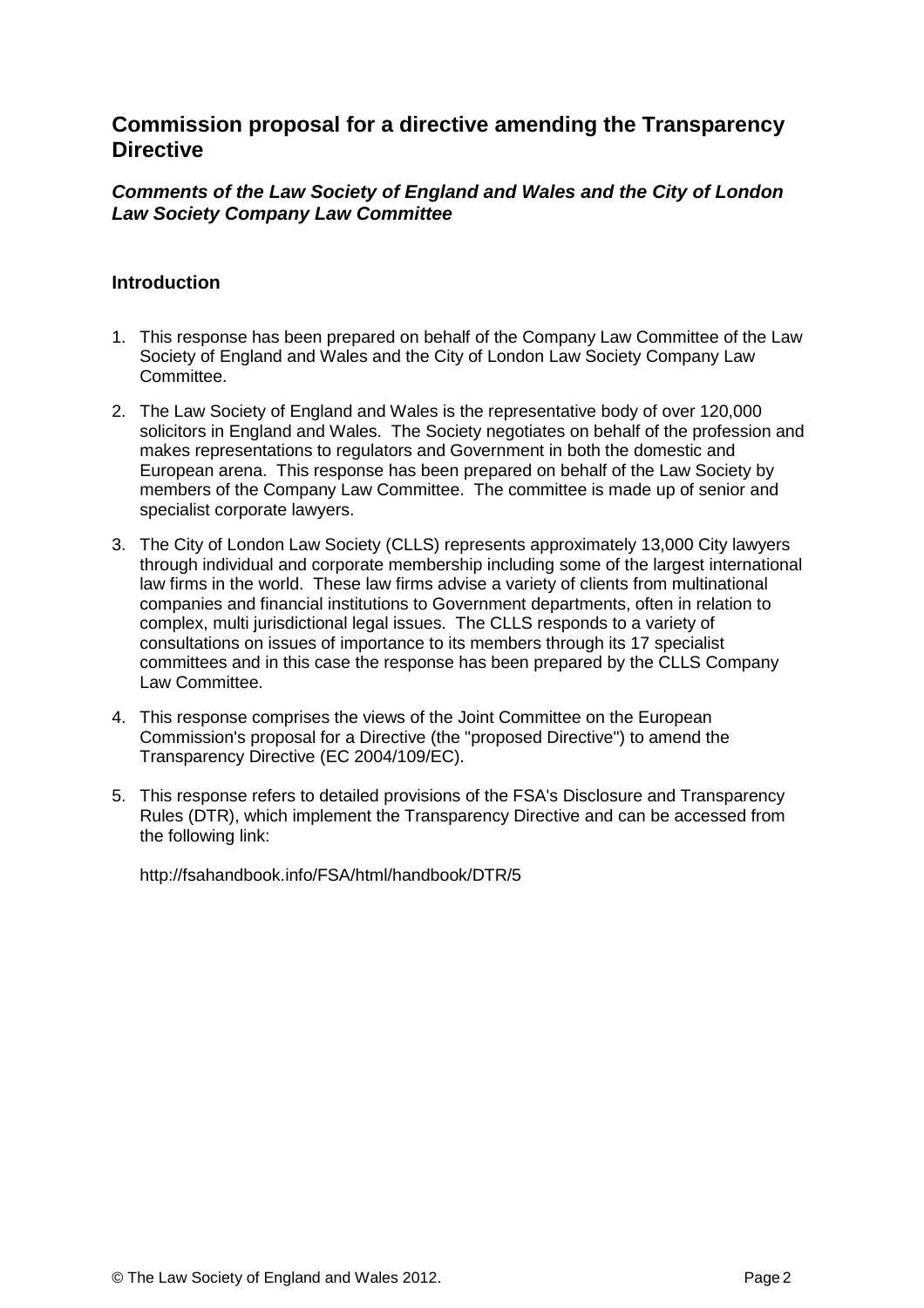# **Article 3(1): Integration of securities markets**

- 6. New paragraph 2 of Article 3(1) of the proposed Directive provides that the home Member State may not make a holder of shares, or a natural person or legal entity referred to in Articles 10 or 13 subject to requirements more stringent than those laid down in the proposed Directive, except setting lower notification thresholds than those laid down in Article 9(1).
- 7. The UK has a well-developed regime for the disclosure of interests in shares and voting rights attached to shares. There are several areas where new paragraph 2 will have an impact on the UK's current transparency regime:
	- (a) the UK Takeover Code contains a separate disclosure regime in relation to positions or dealings in relevant securities of the parties to a public offer during an offer period;
	- (b) Part 22 of the Companies Act 2006 gives a public company the ability to issue notices to persons to give details of any past or present interests held by them or by any other parties while their interest subsisted during a prior three year period. This section is designed to allow companies to determine the identity of the beneficial owners of its shares; and
	- (c) Part 22 also covers rights to subscribe, as does DTR 5. This is not covered by the Transparency Directive, which only deals with interests in issued shares.
- 8. If Article 3(1) comes into force in its present form, it could be construed to mean that it will no longer be possible for the provisions referred to above to remain in force, as they are more stringent than those in the proposed Directive. The Joint Committee's view is that the provisions referred to above are valued by issuers and market users and we believe that it would important to have confirmation that these provisions could remain in force following the implementation of the proposed Directive.
- 9. It also follows from new paragraph 2 of Article 3(1) that over-implementation of the Directive in national legislation may no longer be possible. Currently in the UK, overimplementation is not limited to imposing stricter percentage limits (see, for example, paragraph 7(c) above). Furthermore:
	- a. in DTR5.2.1R(e), a person is considered to be an indirect holder of shares (for the purposes of the applicable definition of shareholder to the extent that he is entitled to acquire, to dispose of, or to exercise voting rights) where the voting rights are held, or may be exercised, by a person undertaking investment management or by a management company or an undertaking controlled by that person. This is an extension of existing Article 10(e), following the UK's interpretation of existing Article 10's application to this kind of interest (see DTR5.2.2G(2) and (4)); and
	- b. a second example relates to the time limits for notifying a major holding to the issuer under DTR 5.8.3 (two trading days for a UK issuer) and for the issuer to make public the notification under DTR 5.8.12 (the next trading day for a UK issuer). These are stricter than the corresponding time limits applying to non-UK issuers (four trading days and three trading days, respectively) which are laid down by the Transparency Directive and incorporated into the DTRs in relation to non-UK issuers.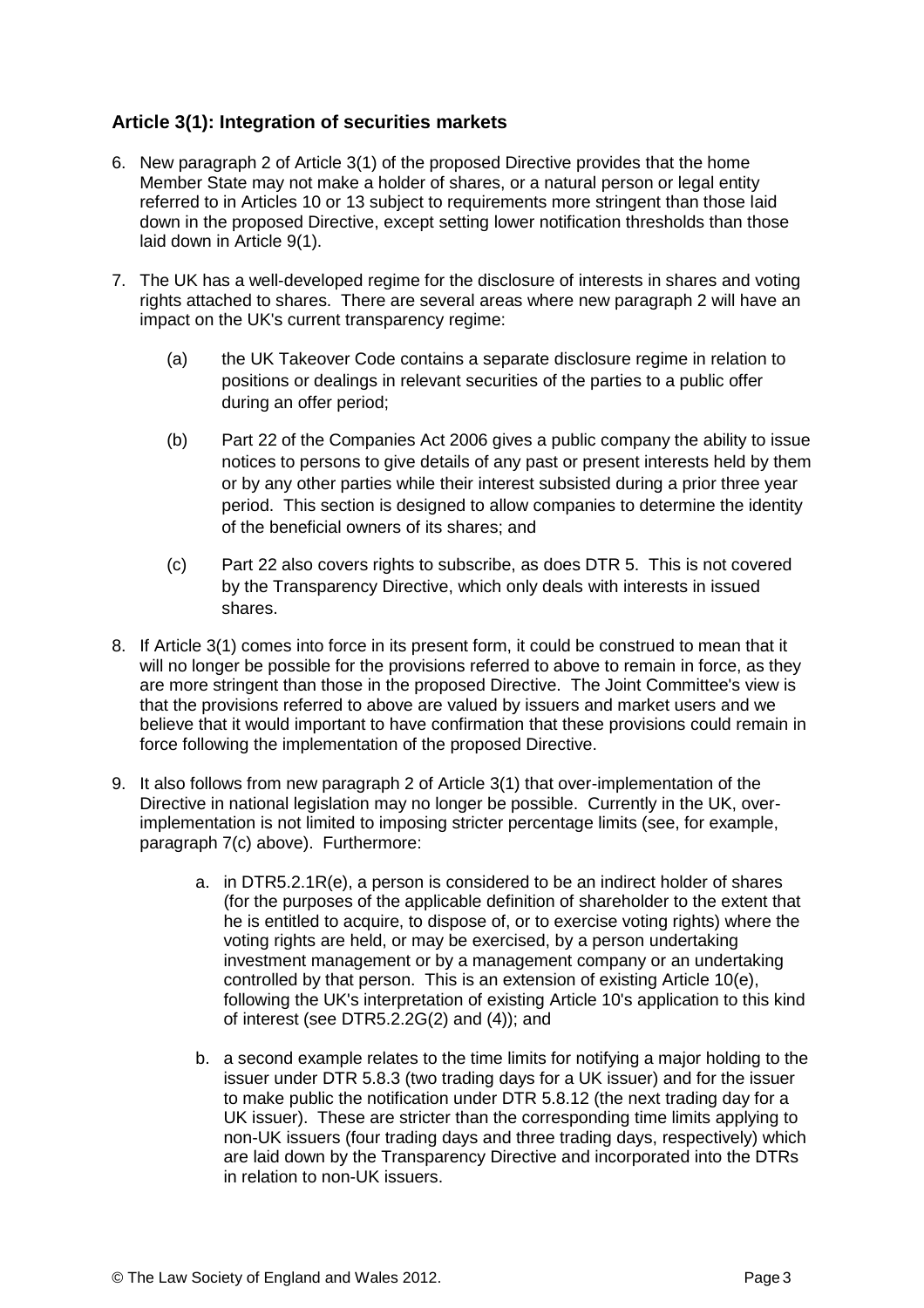The Joint Committee considers that it will be important to have confirmation that provisions which over-implement the Directive will be permitted following implementation of the proposed Directive.

### **Article 4: Annual Financial Reports**

10. Pursuant to Articles 4(7) and 5(7) of the proposed Directive, ESMA is to issue guidelines, including standard forms or templates, to specify information to be included in the management report and in the interim management report. It is worth noting that the UK Department for Business Innovation & Skills ("BIS") conducted a consultation in September 2011 (which closed on 25 November 2011) on the future of narrative reporting, with a view to simplifying narrative reporting for quoted companies and removing duplication in the required disclosures. BIS is also working with the FSA to determine whether disclosures required under company law, the International Financial Reporting Standards, the Listing Rules and the Disclosure and Transparency Rules are consistent. It is proposed that new rules will come into force for financial years beginning on or after 1 October 2012.

#### **Article 9 and 13: Information about major holdings**

- 11. As regards the proposed underwriting amendment to Article 9, giving ESMA the power to develop Level 2 measures could give rise to a danger of divergence between the Transparency Directive and the Acquisitions Directive 2007/44/EC, which amends various sectoral directives. The relevant exemptions need to be consistent. The Law Society intends to comment in more detail on the underwriting exemption in its response to the Commission on its proposal for a directive to amend the Acquisitions Directive.
- 12. Article 13(1) of the proposed Directive sets out new notification requirements in relation to financial instruments (as defined in paragraph (1)(a) and (1)(b) of Article 13(1)). It is, however, not clear from the proposed Directive when the new obligations to report will arise. Transitional provisions should set out whether notifications should be made either on the date on which the proposed Directive comes into force for interests which fall within the disclosable thresholds *on* that date or only once the relevant thresholds are reached *after* the Directive comes into force. The Joint Committee's view is that a requirement to notify should only arise once a holder's proportion of voting rights exceeds or falls below the relevant thresholds in Article 9(1) at any time after the Directive comes into force.
- 13. Article 13(1)(b) represents a major change in the philosophy of these provisions, which are concerned with control over voting rights. It moves away from any concept of a right to physical possession and therefore from any rights over voting rights. If a purely economic interest is coupled with some level of control over the voting rights, it is surely likely that one of the paragraphs in existing Article 10 will be engaged.
- 14. If this philosophical change is accepted and a provision along the lines of Article 13(1)(b) is to be included, it needs to avoid the vagueness of the current proposal, which is likely to result in different interpretations among Member States and difficult interpretational points. DTR5 sets out the provisions regarding notification of voting rights arising from the holding of certain financial instruments which apply in the UK. Whilst Article 13 appears to be based on DTR5.3, Article 13 omits a number of important exclusions and some formal FSA guidance, which market participants regard as helpful in practice.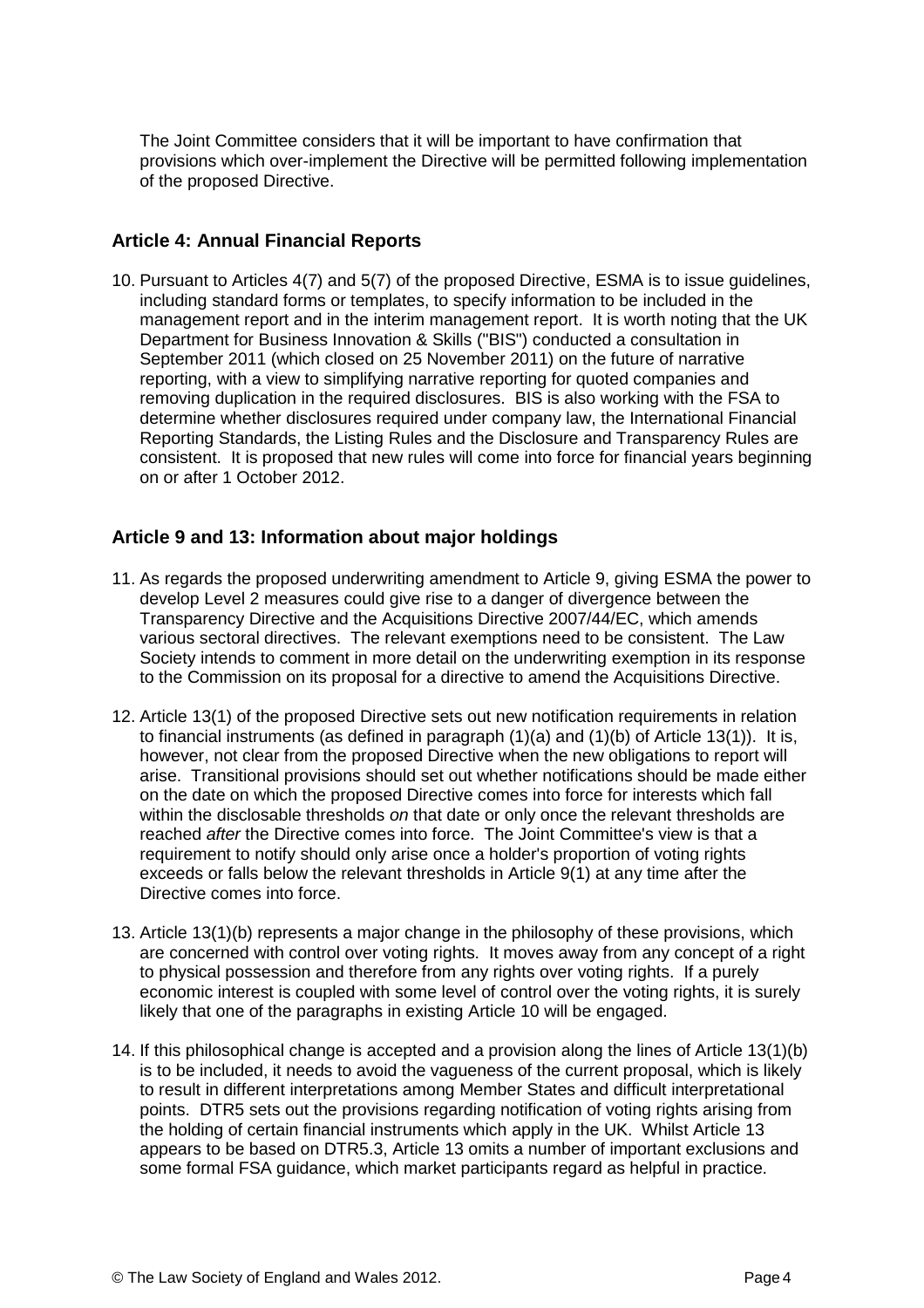Therefore, further clarification is needed in the drafting of Article 13 (rather than being left to Level 2 measures that cannot limit the scope of Article 13 unless it envisages this), as otherwise there is a risk that these uncertainties may not be resolved.

15. A possible alternative is to use an approach more like that in the UK Takeover Code, but drafted to fit in with proposed Article 13. For example, this might say:

*"(b) a financial instrument whose value in whole or in part is determined directly or indirectly by reference to the price of shares to which voting rights are attached, already issued, of an issuer whose shares are admitted to trading on a regulated market and which results, or may result, in the holder of the relevant financial instrument having a long position in them.*"

Index transactions should also be excluded from this definition to avoid broker-dealers having to follow a *reductio ad absurdum* approach to calculating their interests.

- 16. The Takeover Panel and DTR 5.8.11R also allow certain types of netting (for example, intra-day netting) and it would be helpful to have greater harmonisation between Member States' regimes as regards netting. There would also need to be a provision specifying when interests may be netted (for example, at any point in a day up to midnight (see the wording in Article 9(2) of the European Parliament's proposal for a regulation on Short Selling)).
- 17. Further, both DTR5.3 and the UK Takeover Code include exemptions from public disclosure for (broadly) client-serving intermediaries. Provisions of this kind will also be needed in, or under, the Transparency Directive.
- 18. Clarification is sought as to whether notifications should be required to distinguish between interests which fall within Article 13(1)(a) and Article 13(1)(b), as this could result in additional administrative burdens for persons who are required to make notifications.
- 19. Article 13(4) should be amended to include a reference to article 23(6), which applies the aggregation exemptions to third country undertakings.
- 20. The Joint Committee notes that ESMA will draft regulatory technical standards only in relation to Articles 9(4), 9(6) and 13(1)(a) and 13(4) of the Directive. There are still large discrepancies as to how the Transparency Directive is implemented in each EU Member State (for example in relation to aggregation by group companies and stock lending (see paragraph (c) below)). If a maximum harmonisation regime is to apply to the rules relating to information about major holdings, certain other provisions in the Transparency Directive will need to be clarified. For example:
	- (a) It is not clear what circumstances may trigger a disclosure pursuant to Article 9(2) of the Transparency Directive "as a result of events changing the breakdown of voting rights". The FSA in the UK has clarified that where there is a notifiable switch (for example, 1% for UK issuers) from a soft shareholding to an absolute shareholding by the exercise of entitlements to acquire shares, without affecting the overall percentage of the holding, a new disclosure would be required (see DTR 5.1.2(R)(2)).

It could also be clarified that this particular provision does not necessitate a disclosure where a person has disclosed its holding of voting rights but then it subsequently changes the capacity in which it holds them. For example,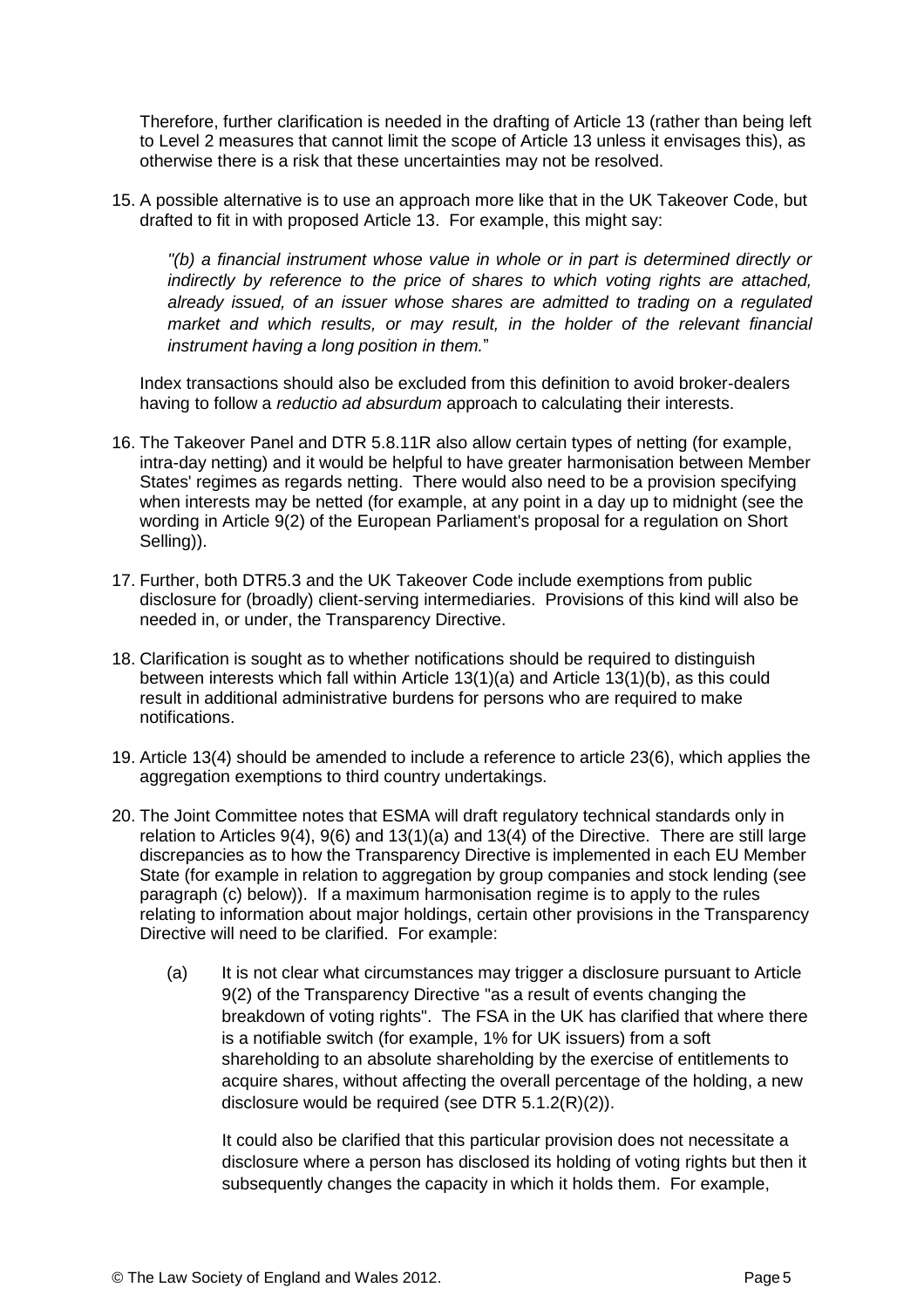where a person has disclosed its indirect holding of shares as a beneficiary (and these shares are held by a non-discretionary nominee), the person would not be required to disclose a change if it then takes those shares out of the nominee account and holds the shares directly itself.

- (b) There is divergence across Member States as to whether (i) it is mandatory for a parent company to make an aggregated disclosure of both its own shareholding and those of its controlled undertakings, and (ii) if the parent does so, the controlled undertakings are exempt from making their own individual applicable disclosures. Article 12(3) of the Transparency Directive appears to state that parent aggregation is permissive as opposed to mandatory, which may explain the divergence in approaches.
- (c) There is divergence across Member States on the application of the provisions in Articles 12(4) and 12(5), which are applied to third country entities by article 23(6). For example, one Member State takes the view that unless the immediate parent undertaking of the manager is able to disaggregate, no parent undertaking above that immediate parent in the ownership will be able to disaggregate either. Members of the Joint Committee have also come across other regulators which either do not allow disaggregation in relation to third country investment managers or impose additional requirements.
- (d) There is a wide divergence as to how regulators of Member States apply Article 10(b) of the Transparency Directive on the disclosure obligations of each of the stock lender and stock borrower in a stock lending transaction which involves an outright transfer of ownership of the loaned shares with the stock lender having a right of recall. In the UK, the stock lender, because it has a right of recall, is exempt from disclosing a disposal (see DTR 5.1.1R(5)).
- (e) The denominator to be used for calculating the thresholds can give rise to anomalies in the context of a large issue of shares (see Article 15 of the Transparency Directive and DTR5.6, which sets out when issuers should make disclosures). This needs to be harmonised across Member States and requires an amendment to Article 15 (which is cross-referred to in Article 9(2)).
- (f) There may also need to be a uniform approach in relation to:
	- (i) rounding up or rounding down (in the UK the latter applies);
	- (ii) disclosures by investment managers. Where a client has an investment manager, the FSA takes the view that only the investment manager needs to disclose because it currently controls the voting rights. In some Member States, the investment manager and its client need to disclose; and
	- (iii) when acquisitions or disposals of shares are regarded as effective. DTR5.1.1R(4) provides that "*an acquisition or disposal of shares is to be regarded as effective when the relevant transaction is executed unless the transaction provides for settlement to be subject to*